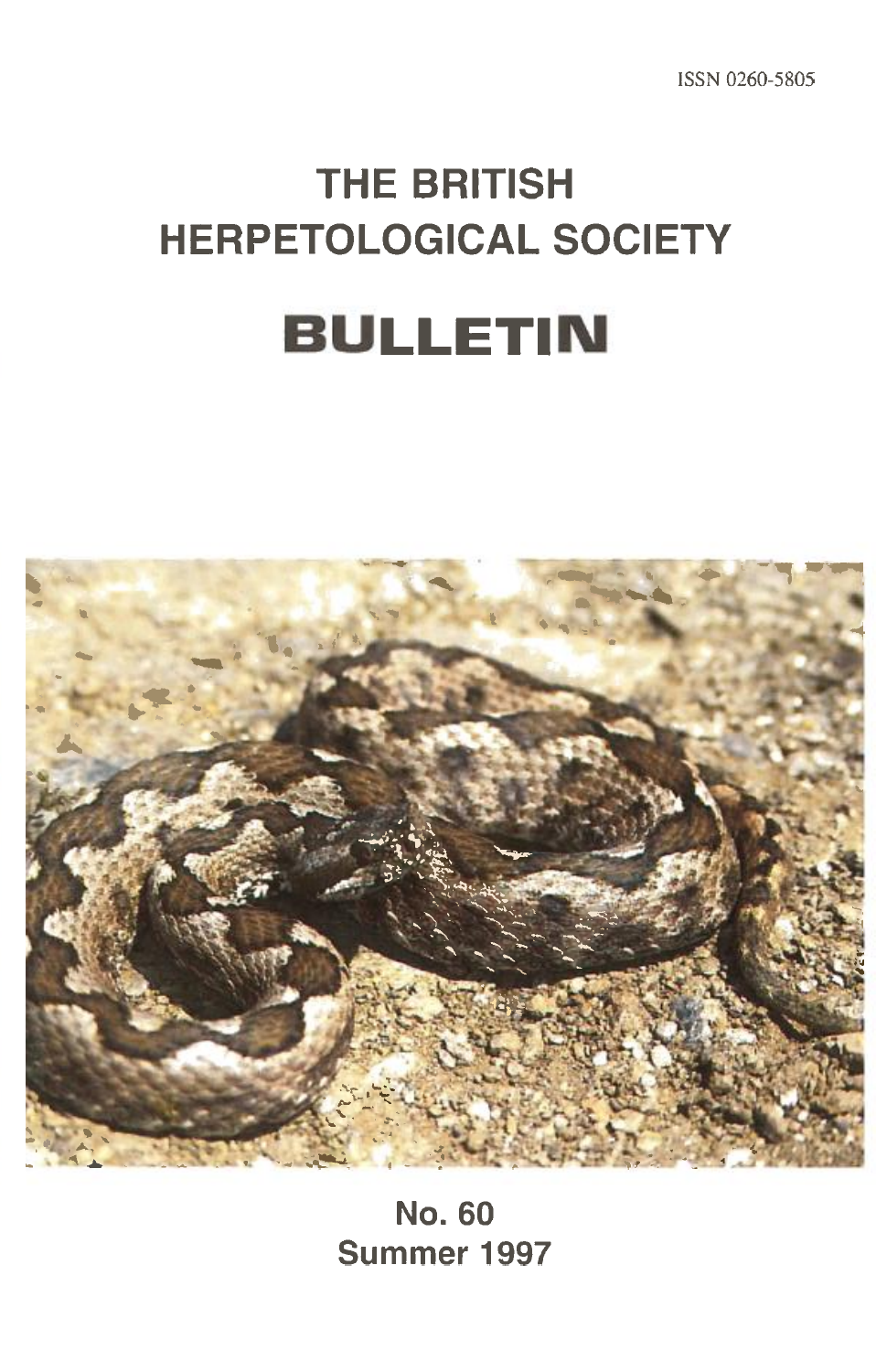# **OBSERVATIONS ON REPTILES AND AMPHIBIANS OF ANDROS (CYCLADES, GREECE)**

# DAVID BUTTLE

# *25 Walpole Street, Norwich NR2 1RX, U.K.*

# **INTRODUCTION**

Despite its proximity and ease of access from the Greek mainland, just two hours by ferry from the port of Rafma, the island of Andros would appear to have been relatively overlooked by herpetologists in recent years. Brief references to the island's reptile and amphibian fauna are to be found in Boettger, (1888); Werner, (1930, 1937, 1938); Bird, (1935); Wettstein, (1953, 1957); a most useful and informative paper, dealing with the island's reptiles and amphibians in more detail, being that of Beutler  $&$  Frör (1980).

A large island covering an area of 380 km2, Andros is the most northerly of the Cyclades, and a notable exception from the hilly, dry and sparsely vegetated islands so typical of this group. The interior rises to just over 1,000 metres, green valleys hold permanent rivers and streams, and as well as the familiar phrygana covered hillsides, wooded areas are still much in evidence, mainly of Chestnut *Castanea sativa,* and Plane Trees *Platanus orientalis.* Although situated just 12km south of the coastal island of Evia (Euboea), Andros is geographically a valid member of the Cyclades group, believed to have become separated from the mainland about 150,000 years ago (Beutler, 1979).

The present article is a summary of two weeks intensive investigation, commencing 4th May, 1996. Localities mentioned in the text are shown in Figure 1. After being examined and photographed, captured animals were released where found.

# **SPECIES ACCOUNT**

#### BUFONIDAE

#### *Bufo bufo* (Linnaeus, 1758)

Adult male found under rock on damp grassy bank next to river in Ateni valley. Large adult female in excess of 15cm found in water culvert under road in same area; thousands of tadpoles of around 22mm TL present in nearby still, shallow pools. Andros is the only Cycladean island where this species is known to occur.

#### RANIDAE

#### *Rana ridibunda* Pallas, 1771

Found to be common in the river, streams and pools along Ateni valley; seen in some numbers in the coastal freshwater marshes of Ateni bay and Von bay; a few found in small pools near Batsi. Numerous tadpoles observed.

#### EMYDIDAE

#### *Mauremys caspica rivulata* (Valenciennes, 1833)

Often seen in quite large numbers, especially in still water pools, along the riverine Ateni valley, in hillside streams around Katakilos, and in pools of coastal marshes at the bays of Ateni and Vori.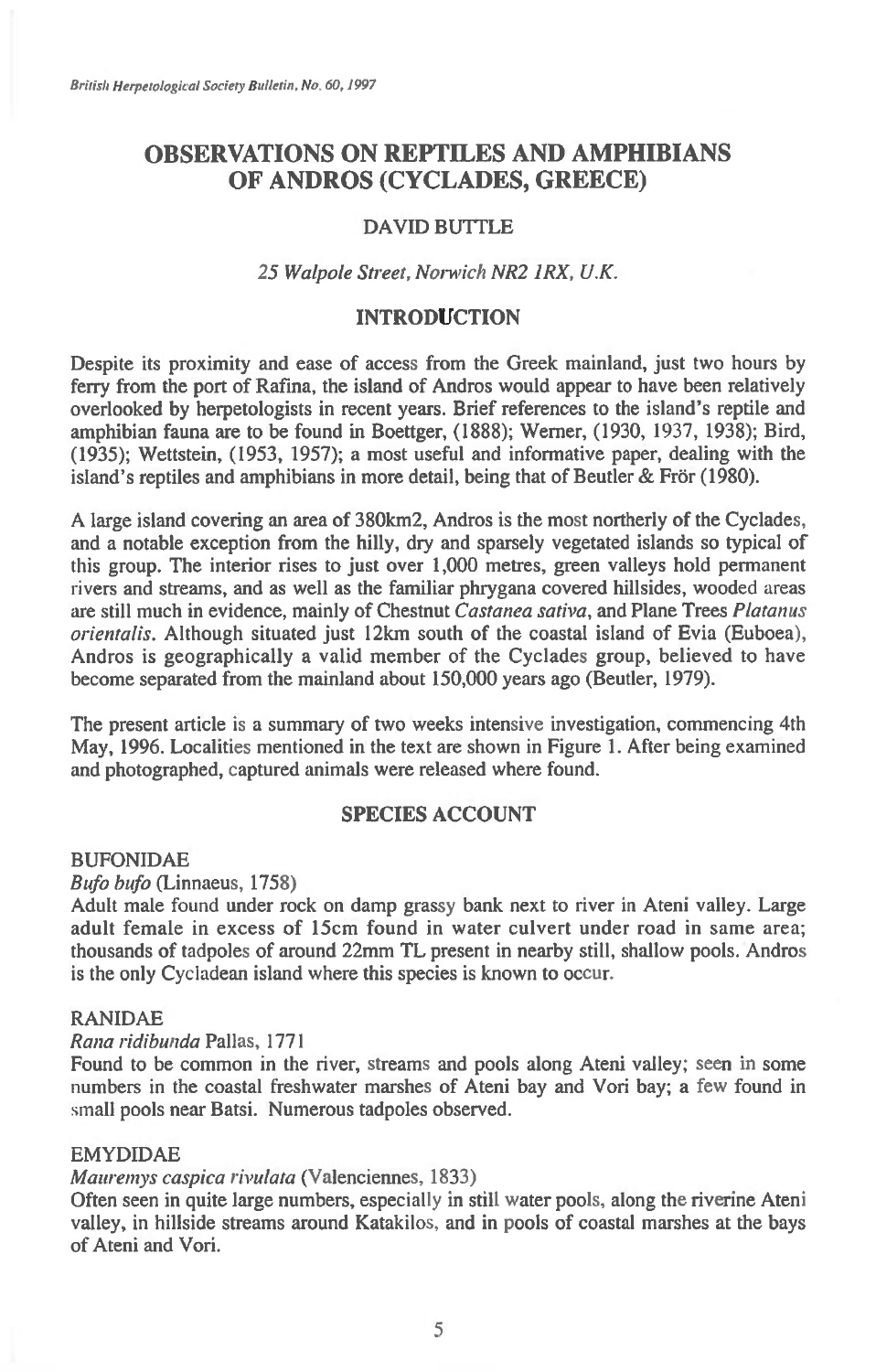# GEKKONIDAE

# *Cyrtodactylus kotschyi* (Steindachner, 1870)

As is the case on many of the Cyclades, this gecko was found to be the most abundant reptile species on the island. In suitable habitats, such as rocky areas and the ubiquitous dry stone walls of Andros, found at all of the localities investigated. Seventeen subspecies have been listed for Greece (Chondropoulos, 1986); those from Andros and neighbouring Tinos having been described as *C. k. tinensis* by Beutler & Fror (1980).

#### *Hemidactylus turcicus* (Linnaeus, 1758)

Fairly common at all localities searched; underneath rocks it was often found together with *C. kotschyi.* This species was not listed for Andros in the checklist by Chondropoulos (1986).

# LACERTIDAE

#### *Lacerta trilineata* Bedriaga, 1886

Extremely timid and difficult to observe, this lizard was occasionally seen in small numbers (total of just 15 specimens recorded) in most of the areas investigated. Usually close to bushes in well vegetated habitats, often near streams in wooded gullies. Probable reproductive activity, display and pursuit of female by male observed (7th May). All specimens clearly seen appeared uniform green in colour and had blue throats. This latter feature is typical in the subspecies *L. t. citrovittata,* Andros animals having been regarded as such by Frör (1979).

#### *Podarcis erhardii* (Bedriaga, 1882)

Abundant, present in large populations in all areas investigated, in habitats varying from dry, scrub covered open hillsides with dry stone walls, to lightly wooded rocky gullies. Often seen in pairs, an actual mating being observed on 14th May. Andros animals have been assigned to the subspecies *P. e. mykonensis* (Werner, 1933).

#### SCINCIDAE

#### *Ablepharus kitaibelii kitaibelli* Bibron & Bory, 1833

Common on some of the Cyclades islands, scarce or apparently absent on others of this group. It was rather infrequently seen on Andros, an average of just two or three specimens being found each day.

# TYPHLOPIDAE

#### *Typhlops vermicularis* Menem, 1820

In the Cyclades recorded only on Andros and Naxos (Chondropoulos, 1989), recently from Delos (Dimitropoulos, 1992). No specimens could be found during the two weeks spent on Andros. This species was also not found during previous brief visits to Naxos (Buttle, 1993) and would appear to be something of a rarity among the Cycladean snake fauna.

#### COLUBRIDAE

#### *Coluber jugtdaris caspius* Gmelin, 1789

The most abundant of the island's snakes, a total of twelve specimens being found plus numerous sloughs. Average length of adults seen was around 116cm, the largest being 150cm approx. Of interest was the variation in ground colour noted in adults. The most striking example of those clearly seen displayed a fairly bright, light olive green colouration, another specimen was straw yellow, two appeared light brown, the majority of adults being dark grey. All fairly uniform in colour apart from the typical longitudinal light narrow striping present through upper body scales; head region and venter yellowish to reddish. Found in variable habitats apart from heavily wooded areas,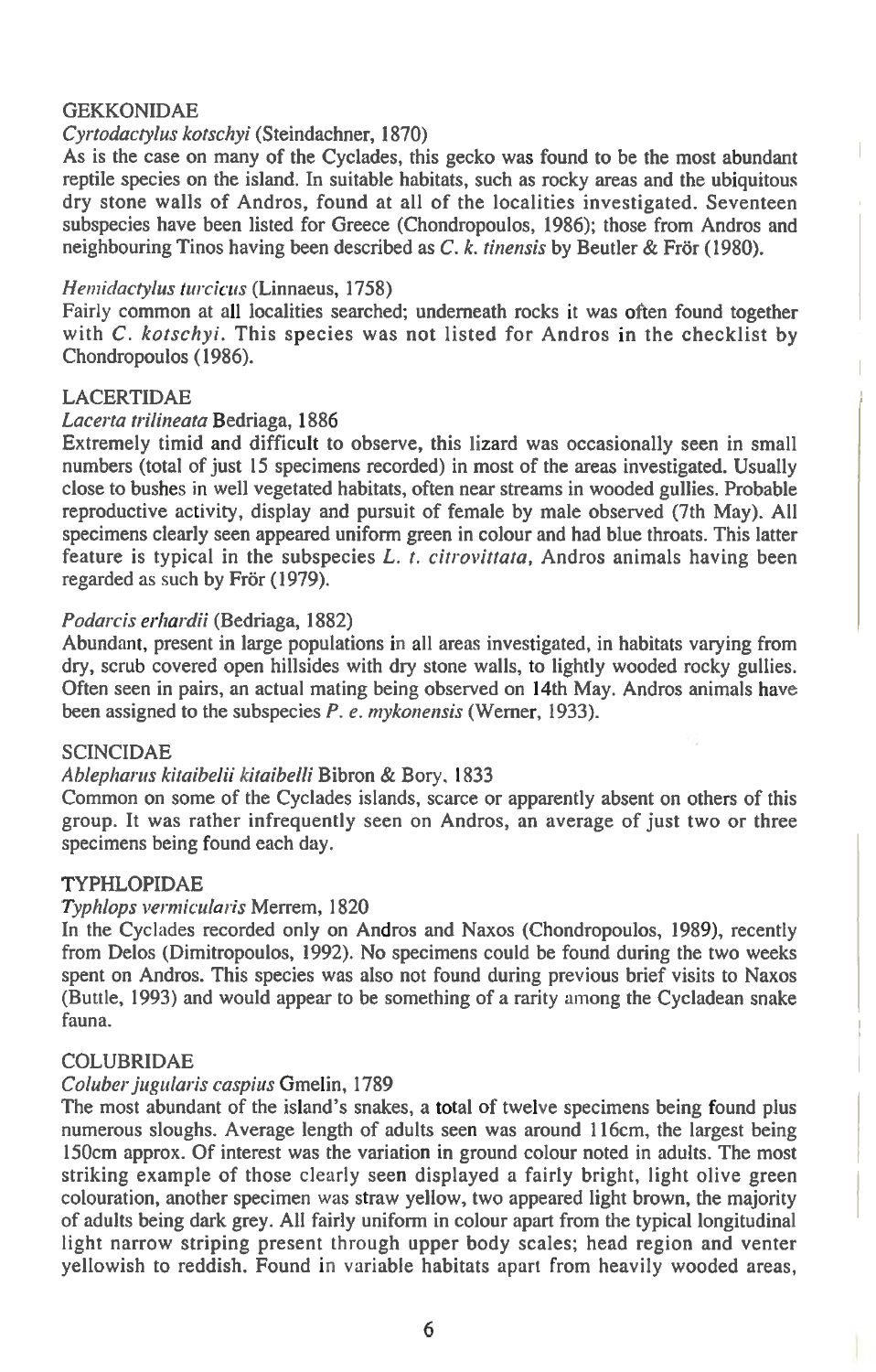# presumably preferring more open biotopes.

# *Elaphe quatuorlineata* (Lacepe, 1789)

At present the only evidence for this species' occurrence is a slough found on the island some thirty years ago, mentioned by Clark (1994). Due to the abundance of *C. j. caspius, E. quatuorlineata* is likely to be rare and localised on Andros, as it is fairly unusual for these two large colubrids to inhabit the same island (see discussion in Clark, 1990), though both have been recorded from the neighbouring island of Tinos.

#### *Elaphe situla* (Linnaeus, 1758)

A large adult was found active at Kalamaki, climbing the base of an olive tree at 14.50 hours, hazy sun, windy, temp. 23°C, next to a large dry stone wall on a terraced olive field with long grass. 102cm TL, dorsolateral stripes a rather dull dark brown. Usually attaining a TL of around 90cm, on Andros exceptional specimens approaching 120cm have been observed (Dimitropoulos, pers. comm. 1996). A further adult of 86cm TL, found under a large rock on the bank of a wheat field near Katakilos, displayed the more attractive colouration usually associated with this snake, having red dorsal blotches on a light grey ground colour. Several locals talked to falsely believed this snake to be highly venomous.

# *Natrix natrix* (Linnaeus, 1758)

Fairly widely distributed on the island though appears to be localised and restricted to suitable habitats, e.g. the marshy areas and pools near Vori bay where it occurs in some numbers (Collinson, pers. comm. 1996). Listed by Chondropoulos (1989) as being intermediate between subspecies *N. n. persa* and *N. n. schweizeri.* 

# *Telescopus fallax fallax* (Fleischmann, 1831)

Only two individuals found. At Kalamaki a 32cm specimen under a large flat rock near dry stone wall of terraced grassy field, and a 20cm example near Batsi, a probable previous year's hatchling, under large rock in scree near wall on grassy hillside with scattered rocks and bushes. Ground colour grey, distinct brown dorsal blotches, venter pale dusty grey. One of the most widespread Cycladean snakes, though population density varies greatly from island to island. This seems to be directly related to the presence or absence of potential competitors, e.g. *Eryx jaculus* and *Vipera ammodytes,*  for its predominantly lizard prey. On Andros the abundance of the ophiophagous *C. jugularis* may also be a significant factor in the relative scarcity of *T. fallax.* 

#### VIPERIDAE

### *Vipera ammodytes meridionalis* (Boulenger, 1903)

A total of eight specimens found; four on rocky, scrub covered hills with dry stone walls near Batsi, two near to walls of terraced fields around Paleopoli, two on open, rocky hillsides near Vori bay. The largest specimen examined was an adult female of 48cm TL. Information supplied by a local doctor, practising in the central western area of Andros, suggests that serious snakebite incidents involving this viper are a fairly unusual occurrence, with just a single case requiring treatment during 1995. Excluding *Coluher jugularis,* would appear to be the most common and widespread snake species on Andros.

### **DISCUSSION**

Thirteen reptile species (1 terrapin, 5 lizard, 7 snake) and two amphibian species (1 toad, 1 frog) are presently recorded from Andros (see table 1). This represents a rich species assemblage by Cycladean standards, matched only on the similar sized island of Naxos, and exceeded only on neighbouring Tinos (16 species).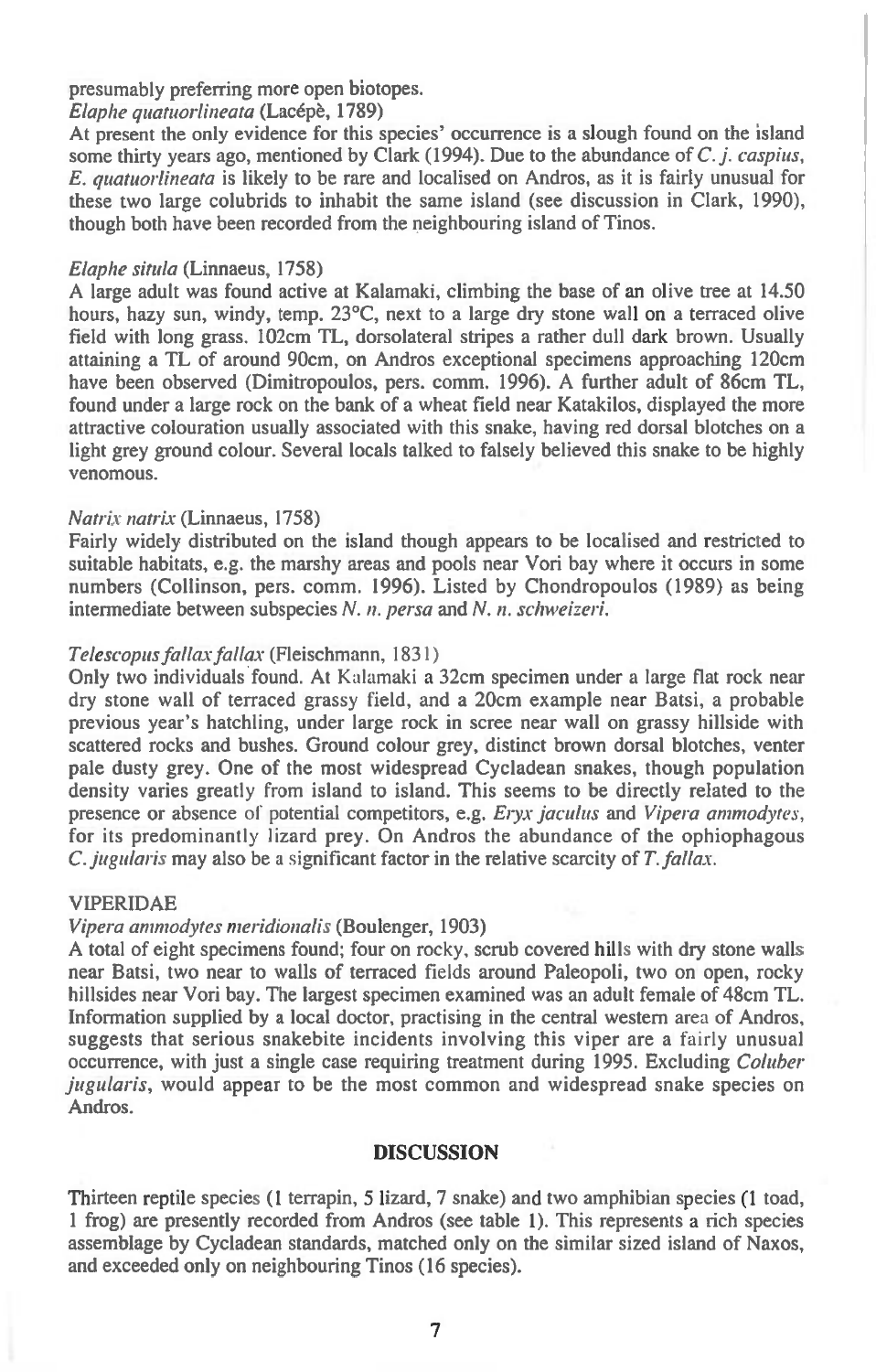

Plate 1. Biotope between Batsi and Katakilos



**Plate 2.** *Hemidactylus turcicus* on wall of disused building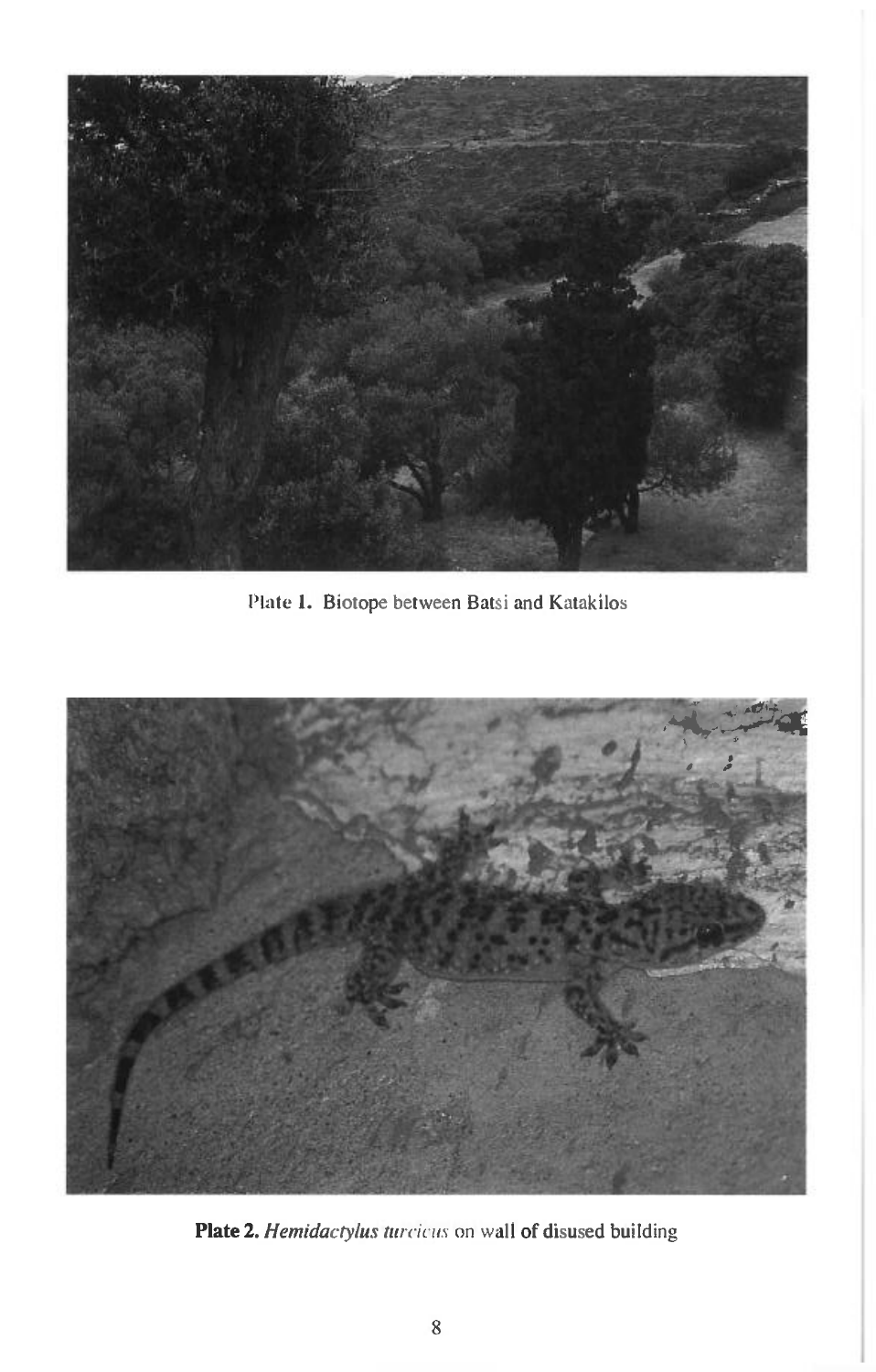

*Plate* 3. Adult male *Podarcis erhardii* basking on dry stone wall



Plate 4. Adult *Telescopus fallax*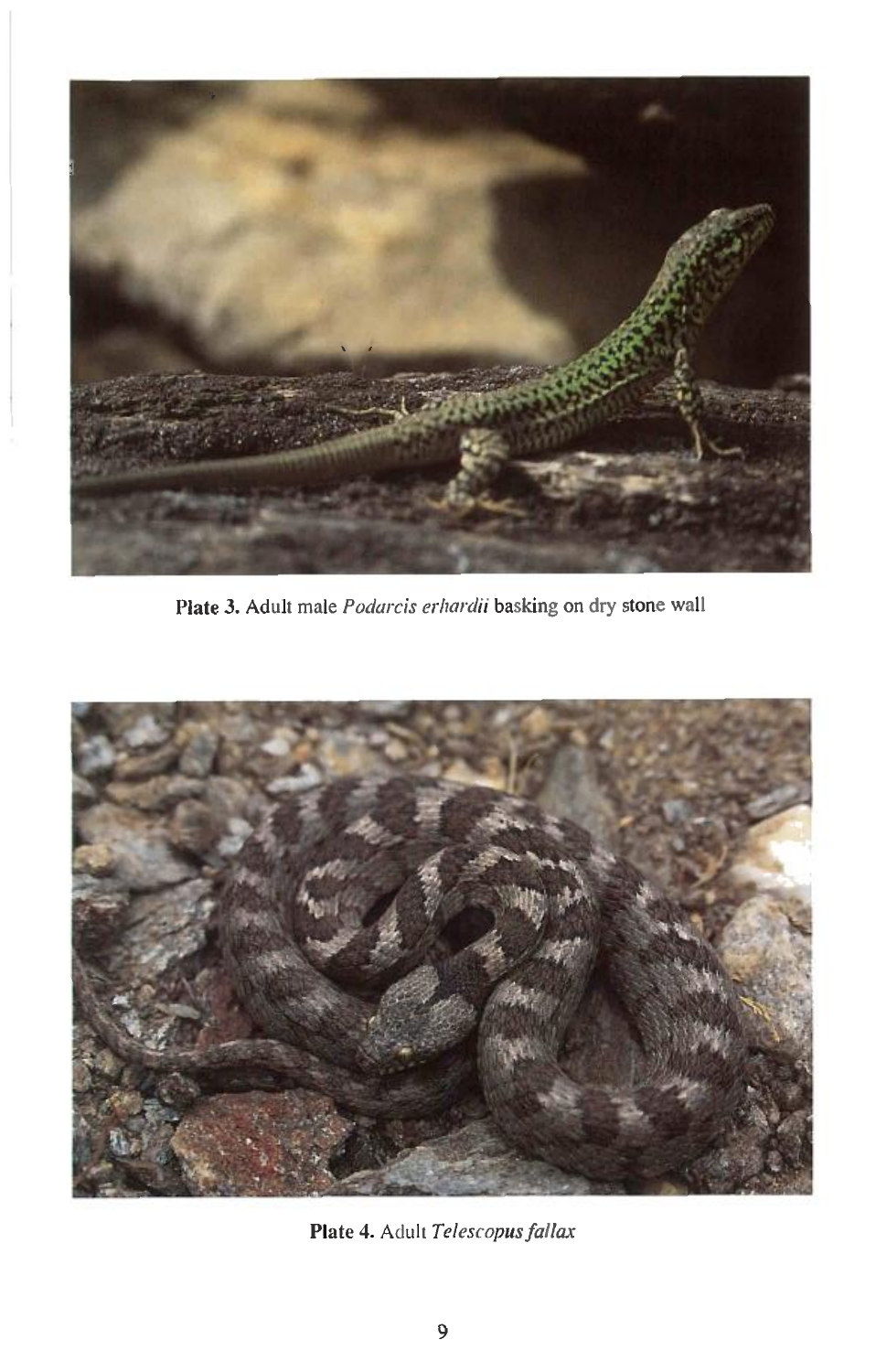

Figure 1 MAP OF ANDROS KEY - I Batsi, 2 Ateni Valley, 3 Ateni Bay, 4 Vori Bay, 5 Katakilos, 6 Kalarnaki, 7 Paleopoli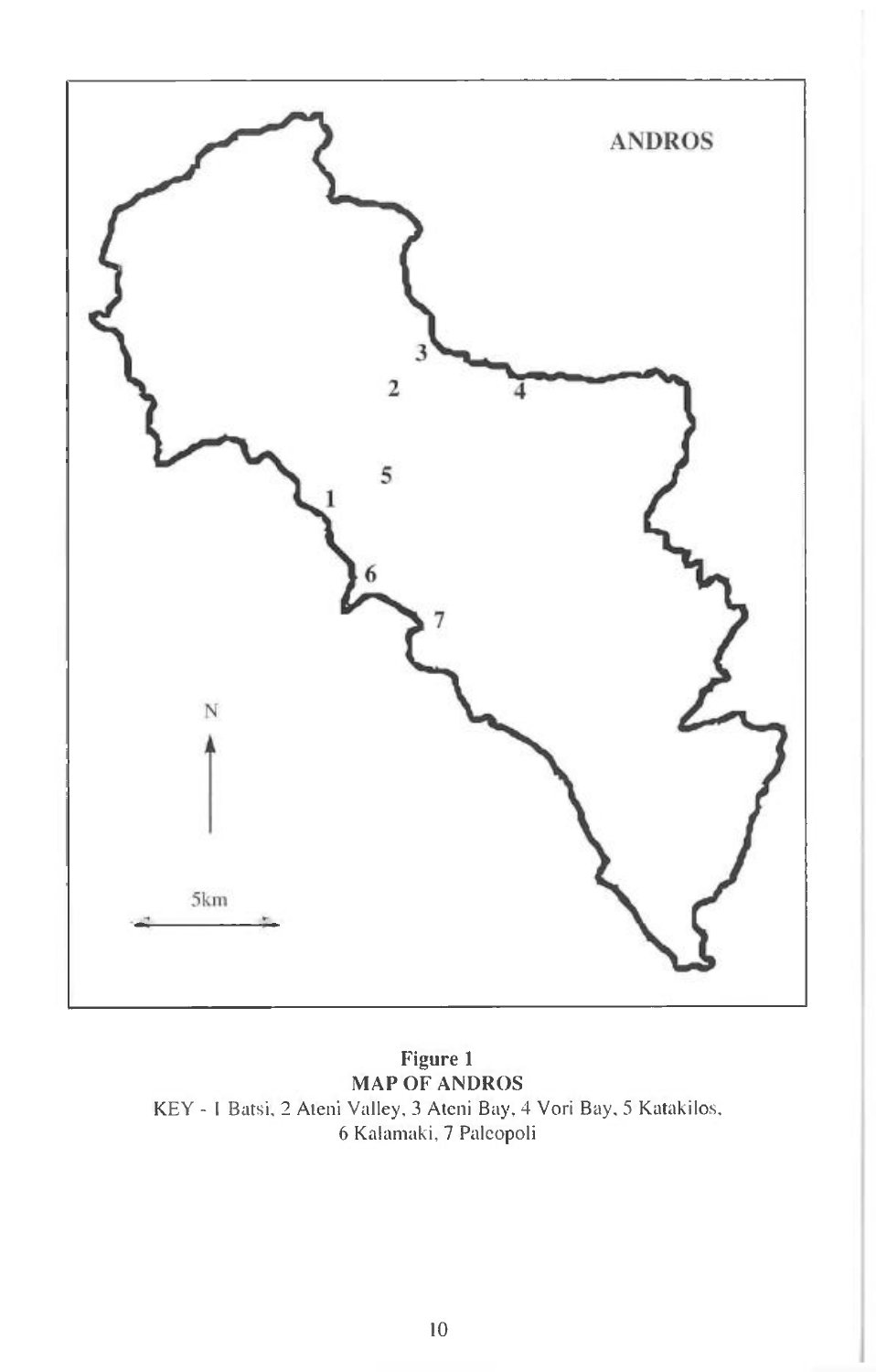The species present on Andros are generally as might be expected for a northern Cyclades island. An obvious anomaly is the presence of *Bufo bufo,* its only Cycladean locality, and the apparent absence of *B. viridis,* the latter present on several Cycladean islands including neighbouring Tinos. Notwithstanding the comparative wealth of freshwater habitats available, amphibian diversity would appear to be as poorly represented on Andros as on other Cycladean islands. Apart from *Rana ridbunda, Bufo viridis* and *B. bufo,* just two other amphibian species have been listed for the Cyclades group, with doubt having been expressed about the present Cycladean occurrence of both these taxa. These are old records of *Hyla arborea* from Naxos and Tinos (Werner, 1938), regarded as questionable by Beutler & Frör (1980); also a very old record (Erber, 1867) of *Triturus vulgaris* from Tinos, considered doubtful by Werner (1938). Nevertheless, the possible occurrence of further amphibian species on Andros should not be excluded.

Further reptile species conceivably present on Andros, as yet unrecorded but known from nearby islands, including *Eryx jaculus* and possibly *Natrix tessellate.* The latter species is only known with any certainty to be present on Serifos among the Cyclades islands, though there is also an old record (Bird, 1935) from Tinos.

Given the island's size and diversity of biotopes, subsequent research is recommended, especially in the more remote and mountainous areas of Andros.

# **Table 1. List of species recorded on Andros**

*Bufo bufo Typhlops vermicidaris Rana ridibunda Coluber jugularis Cyrtodactylus kotschyi Elaphe sinda*   $H$ *emidactylus turcicus Ablepharus kitaibelii Telescopus fallax Podarcis erhardii* 

*<i>Elaphe quatuorlineata\* Elaphe situla Lacerta trilineata Vipera ammoclytes* 

\*record based on evidence of exuviae.

#### **REFERENCES**

- Beutler, A, (1979). General principles in the distribution of Reptiles and Amphibians in the Aegean. *Biol. Gallo-Hellenica* **8:** 337-344.
- Beutler, A. & Fror, E. (1980). Die Amphibien und Reptilien der Nordkykladen (Griechenland). *Mitt. Zool. Ges. Braunau* **3:** 255-290.
- Bird, G.C. (1935). The Reptiles and Amphibians of the Cyclades. *Ann. Mag. Nat. Hist.,*  London **16:** 274-284.
- Boettger, **0.** (1888). Verzeichniss der von Herrn E. v. Oertzen aus Griechenland und aus Kleinasien mitgebrachten Batrachier und Reptilien. *Sitz. -ber. Acad. Wiss.,* Berlin **5:**  139-186.
- Buttle, D. (1993). Notes on the Herpetofauna of some of the Cyclades islands, Greece. *Brit. Herp. Sod. Bull.* **46:** 5-14.
- Chondropoulos, B.P. (1986). A checklist of the Greek reptiles I. The lizards. *Amphibia-Reptilia* **7:** 217-235.
- Chondropoulos, **B.P.** (1989). A checklist of Greek reptiles II. The snakes. *Herpetozoa* **2:**  3-36.